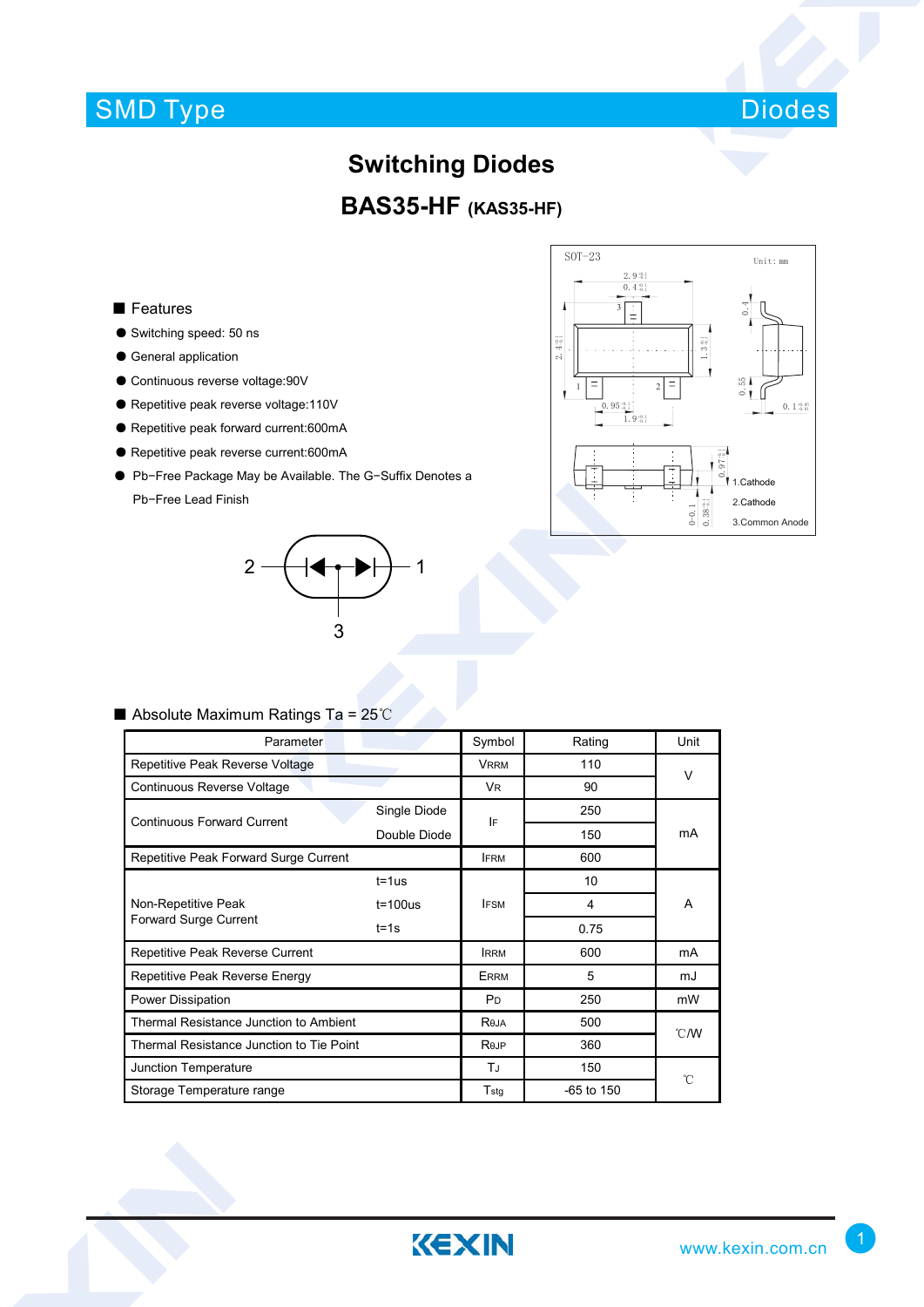

## **Switching Diodes**

### **BAS35-HF (KAS35-HF)**

■ Electrical Characteristics Ta = 25℃

| Parameter                       | Symbol         | <b>Test Conditions</b>                           | Min | Typ | Max  | Unit   |  |
|---------------------------------|----------------|--------------------------------------------------|-----|-----|------|--------|--|
| Reverse breakdown voltage       | V <sub>R</sub> | $IR= 1 mA$                                       | 110 |     |      |        |  |
| Forward voltage                 | <b>VF</b>      | $IF = 10 mA$                                     |     |     | 0.75 | $\vee$ |  |
|                                 |                | $IF = 50$ mA                                     |     |     | 0.84 |        |  |
|                                 |                | $IF = 100$ mA                                    |     |     | 0.9  |        |  |
|                                 |                | $IF = 200$ mA                                    |     |     |      |        |  |
|                                 |                | $IF = 400$ mA                                    |     |     | 1.25 |        |  |
| Reverse voltage leakage current | lR.            | $V_R = 90 V$                                     |     |     | 0.1  | uA     |  |
|                                 |                | $V_R = 90 V$ , TJ = 150℃                         |     |     | 100  |        |  |
| Capacitance between terminals   | Cт             | $V_{R} = 0 V$ , f= 1 MHz                         |     |     | 35   | pF     |  |
| Reverse recovery time           | trr            | IF=IR=30mA, $RL=100\Omega$ , IR=3mA<br>See Fig.6 |     |     | 50   | ns     |  |

#### ■ Marking



#### ■ Typical Characterisitics



Device mounted on an FR4 printed-circuit board.

- (1) Single diode loaded.
- (2) Double diode loaded.
- Fig.1 Maximum permissible continuous forward current as a function of ambient temperature.



- (1)  $T_i = 150 °C$ ; typical values.
- (2)  $T_j = 25 \degree C$ ; typical values.
- (3)  $T_i = 25 \degree C$ ; maximum values.
	- Fig.2 Forward current as a function of forward voltage.

2